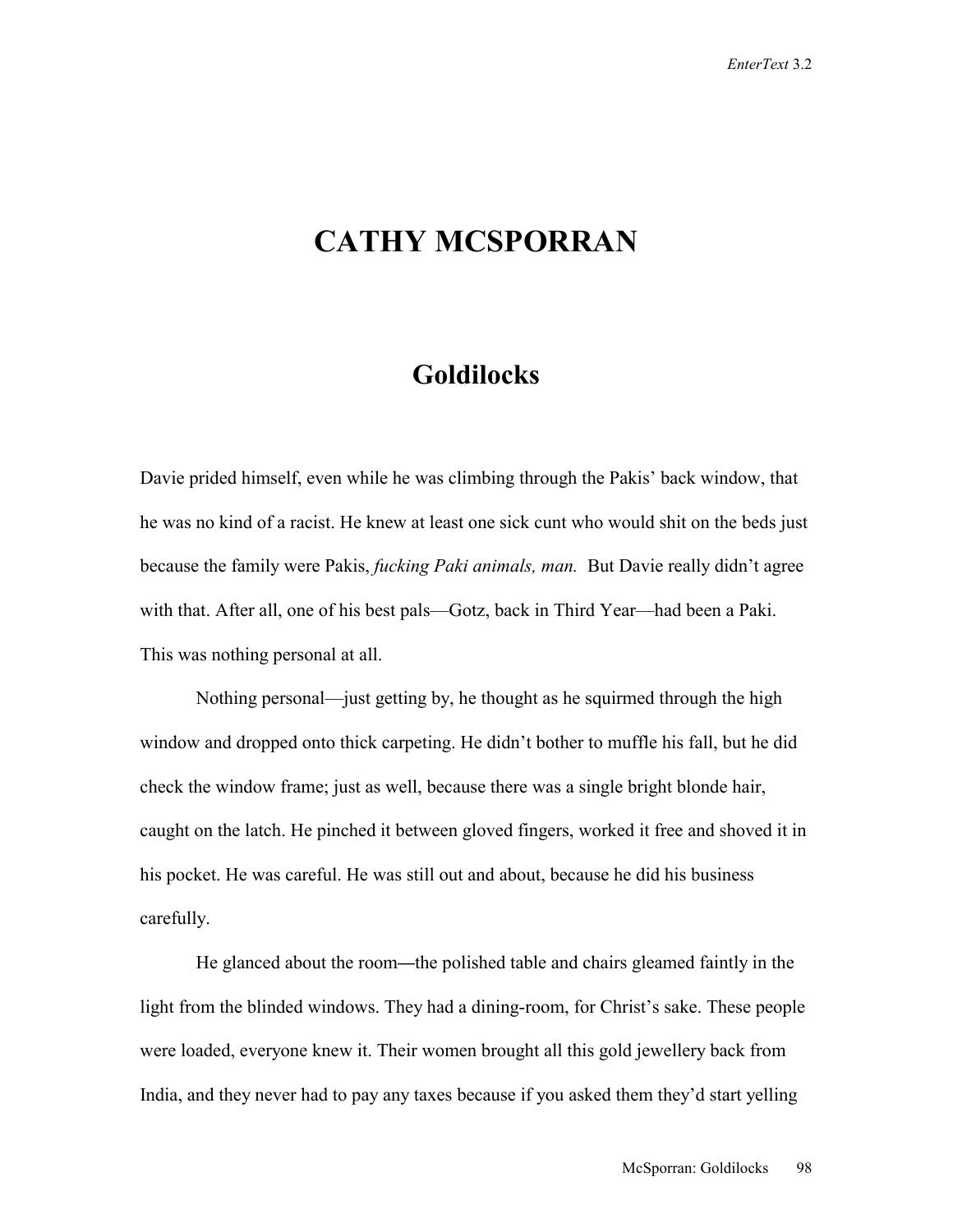about racism. They could spare some of it for a guy on the dole. It was only fair.

 Out of habit he crouched where he was, listening to the silence, but only for a moment. He'd seen them go out. He'd stood on the pavement and watched them: the wife, small and neat in bright pink floating silk, babbling away in Indian, fussing around the buggy; the lumbering husband, six-three (and looking paunchy these days, must be too much home curry), lowering his baby daughter into the buggy as gently as a carton of eggs. *They'll forget about the girl when a son comes along*, Davie's mother would sniff. But still, Davie watched them benevolently, as he stepped into a doorway so they wouldn't see him as they passed by. When they were out of sight he'd given them a good fifteen minutes, then went round the back of their enormous house and let himself in the back gate.

 He imagined them now, well on their way down Paisley Road West, off to the Mosque or wherever it was they always went on a Saturday. The picture was clear in his mind, as he emerged into the hall and the fabulous hot curry smell. It should be clear he'd followed and watched them often enough.

 But if he had climbed to the attic, and peered from the highest window, with the view of all Paisley Road, he would have seen a different picture. He would have seen the trio stopping dead. He would not have heard the wife's cry of annoyance, but he would have seen her turning an empty nappy-bag inside out. He would have seen the husband nod patiently and turn the buggy around.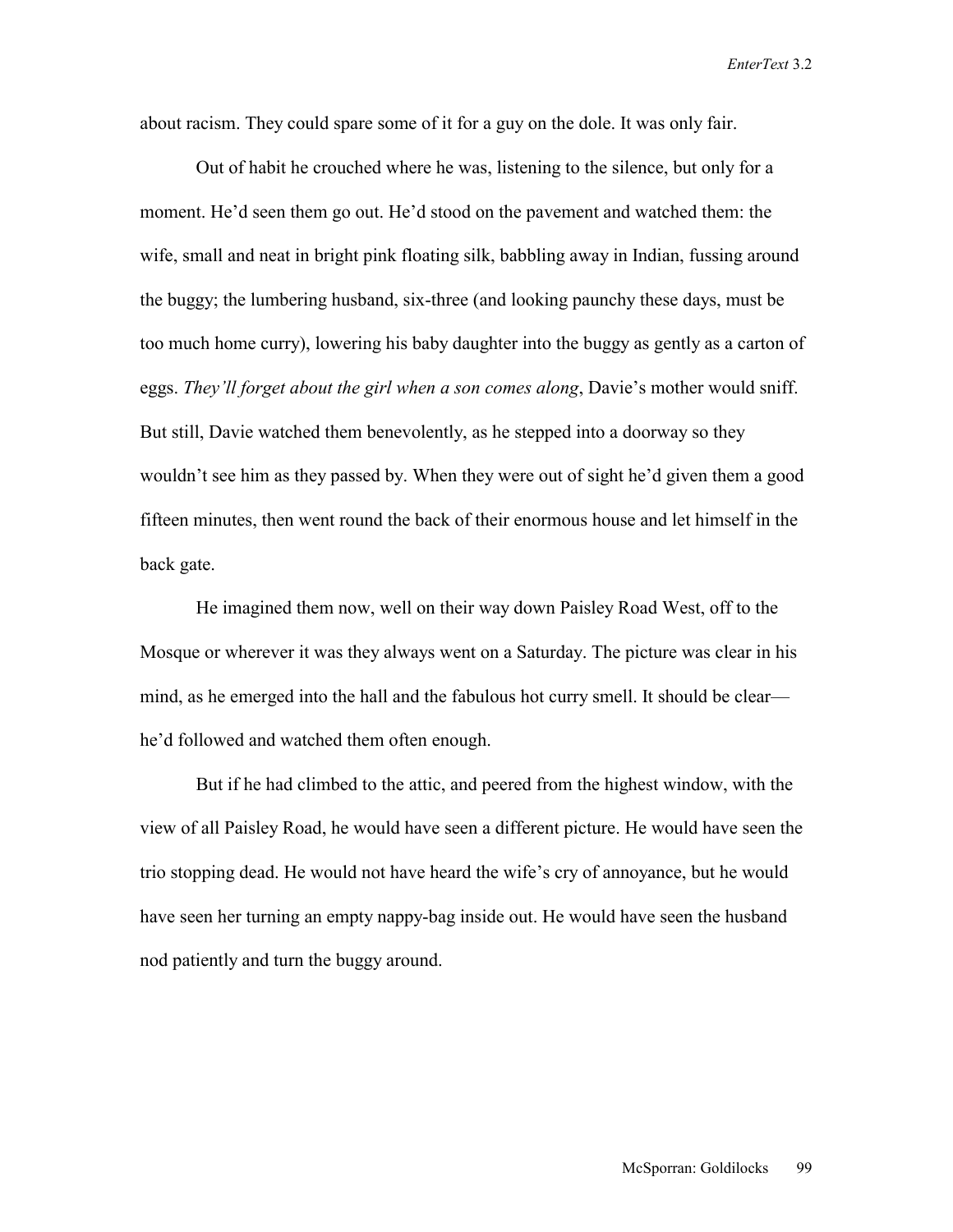Davie was actually in the living-room doorway, but then the Ashoka smells in the hallway were just too much. He followed his nose into the kitchen, and had to admire the gleaming brightness on everything from the chopping-block counter to the rows of knives on the wall. You had to hand it to these Indian women, they knew how to keep a house. And there it was, the Holy Grail, lying on a wire tray: the biggest fucking nan bread he'd ever seen. *They laid on a curry for me*, he thought; he would say that later, to Stoney, when he took him the stuff. It would make Stoney laugh, and Stoney was generous when he was amused.

 Davie tore off a corner of the bread, stuffed it into his mouth, and nearly spat it back out again. "Fuck, fuck, fuck…" Too hot. He didn't spit it out though, but blew on it and then stuffed it all back in, careful not to let any saliva-soaked crumbs fall to the table. Even when it was cooler than fucking lava the bread was disappointing, promisingly golden-yellow but dry and gritty to chew. What was he doing here anyway, eating like a houseguest? Time to get on with it.

The husband was standing on the pavement, solemnly pulling faces into the buggy. The baby gurgled and kicked with delight. Every once in a while she glanced after her mother into the shop.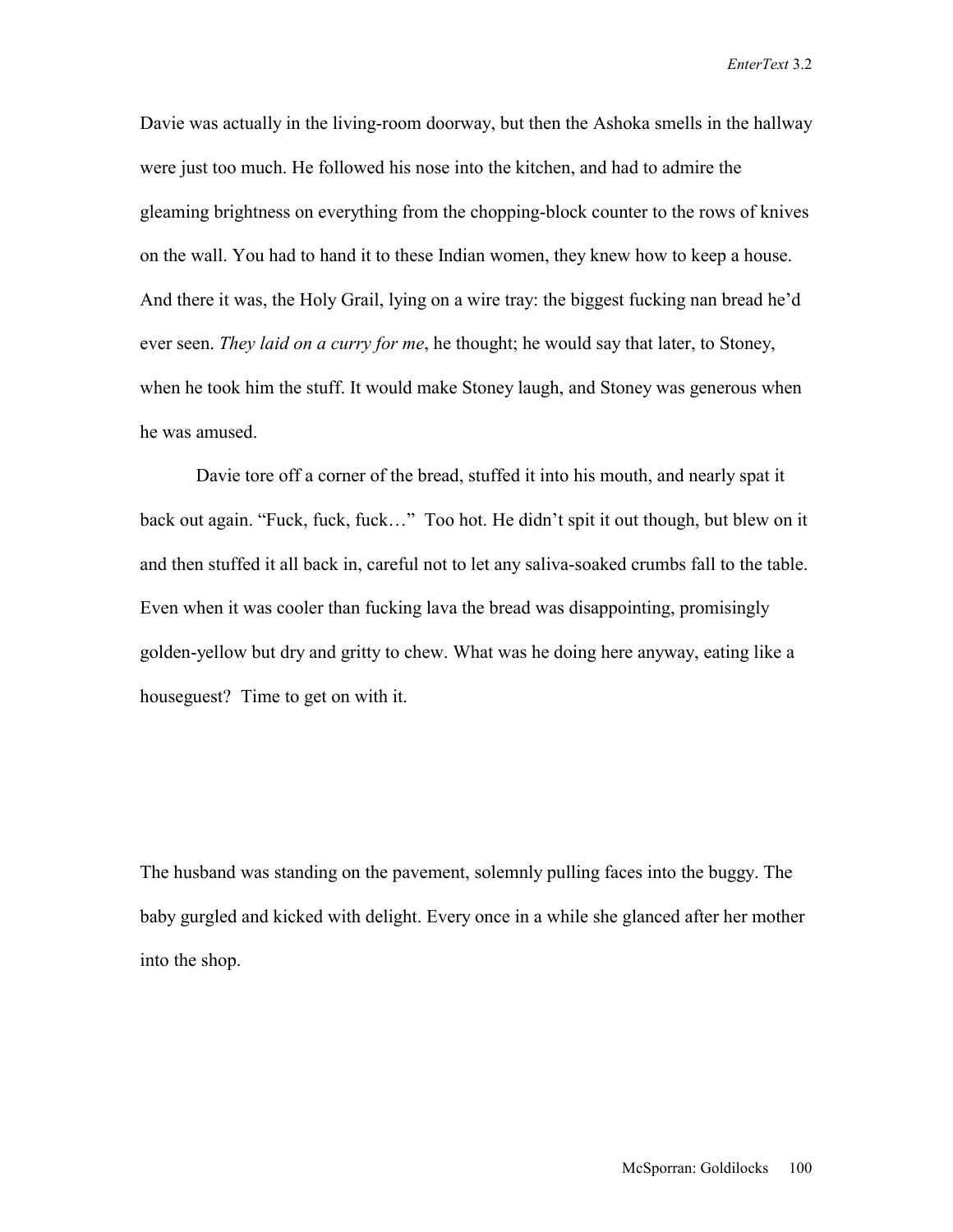Davie scanned the living room with some disappointment. Lots of porcelain figures and shit like that, and a TV and video (nothing special) but not much was any use. No golden idols or anything. Well, no worries, it would all be in the bedroom.

The wife emerged from the shop, shrugging with exasperation. Nothing there—wrong size maybe, wrong sex, too cheap or too rough—anyway, no good. They set off again up Paisley Road, towards home.

Davie's first look at the bedroom—the deep carpets and pine cabinets and plush bedcovers—said to him: money. His heart began to thump. He forced himself to be methodical, to open the drawers one by one and search thoroughly. His hands slipped on the handles. He didn't think he'd ever been so excited.

 He had been through each drawer twice before he could admit there was nothing there. Just clothes; no gold, no jewels. Well, that was all right. He took a deep breath to stop the shakes that were starting to grip him. No need to panic. They'd have the stuff hidden, in the wardrobe maybe. He went to the wardrobe, started throwing piles of jewelcoloured satin onto the bed. His heart leaped when he turned up a black leather box; he prised it open, threw it aside with a curse when only hairbrushes fell out.

Nothing.

"Fuck. Fuck. Fuck." He looked under the bed, then lifted the mattress and hurled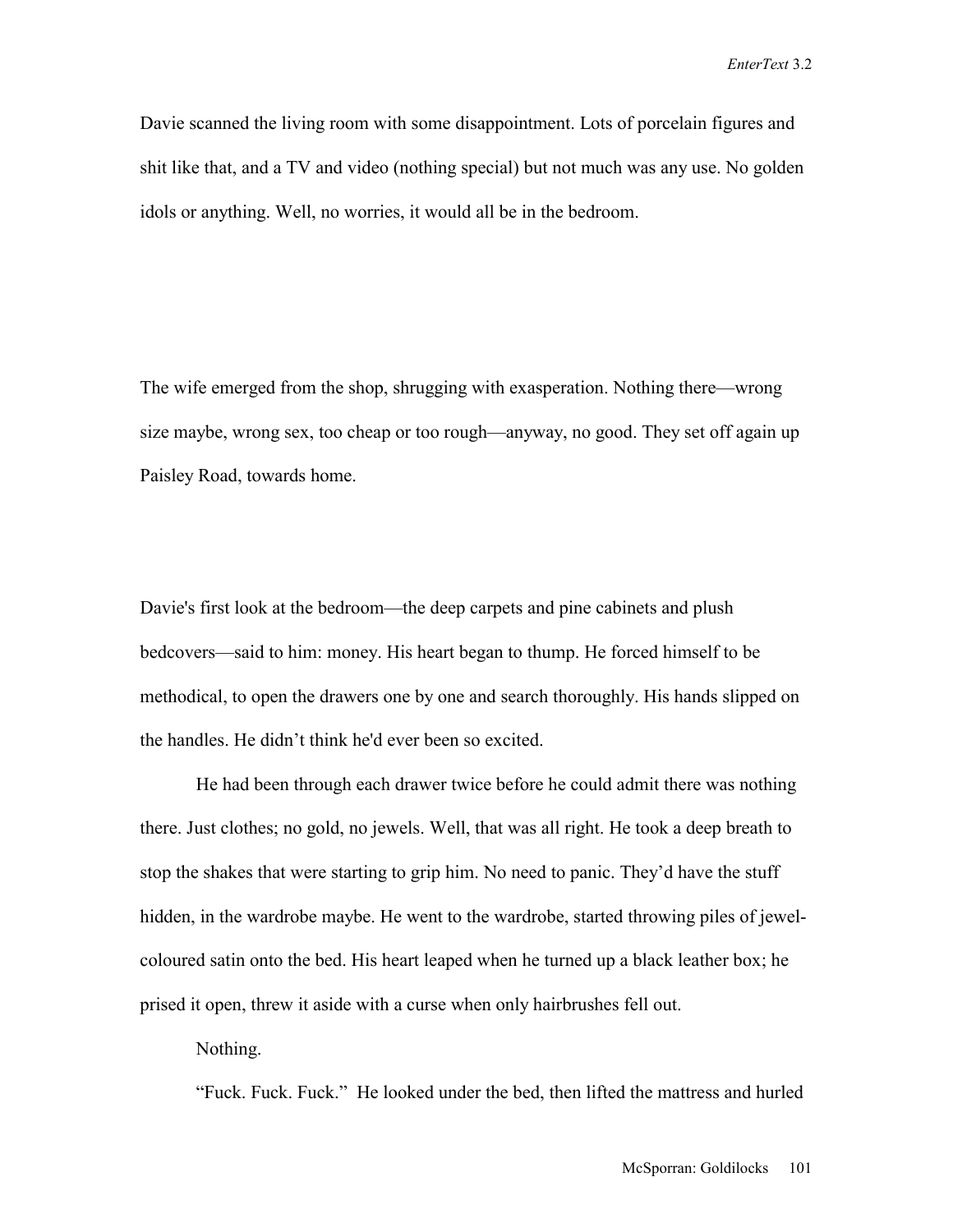it aside. The bastards; they must have a safe. He pulled a framed print off the wall, let it drop and ignored the crash. Blank wall.

 The kid's room. Why hadn't he thought of it before? He went down the hallway, tripping on the damn uneven flooring, into the room with yellow pastel walls. Green bunnies leered at him from a giant poster. They must really believe in fucking with a kid's mind, putting those nightmares up. The sun was way too bright; he needed to get out. He pulled out the drawers, tipping clothes and toys everywhere, and finally upended the cot. There was nothing there.

 Davie ran from bathroom to spare bedroom to guest bathroom, opening and scattering, all over the top floor. He half-fell down the stairs, and whirled around the living room and kitchen. He ended up back in the bedroom again, among the open drawers and overturned clothes, opening and turning over and over again.

 The bastards. The tight fucking Paki bastards. It must be in a bank. All of it. He screamed his rage, kicked an empty pine drawer so that it took off and smashed into the long mirror. There was a sharp pain in his foot but he took no notice. He screamed again and again.

 Then he had to lie down, curled up amongst the slippery satins on the bed. The light was too bright. He felt sick. It wasn't fucking fair. Everything locked away from him in rich man's banks. Nothing for him. Nothing. He shut his eyes tightly, just for a moment.

 A shriek like a parrot brought him back into the blinding light. He sat up, his stomach lurched and he vomited onto the bed. The shrieking redoubled. Everything was blurred. There was a bright pink creature in front of him, screaming. It would not stop.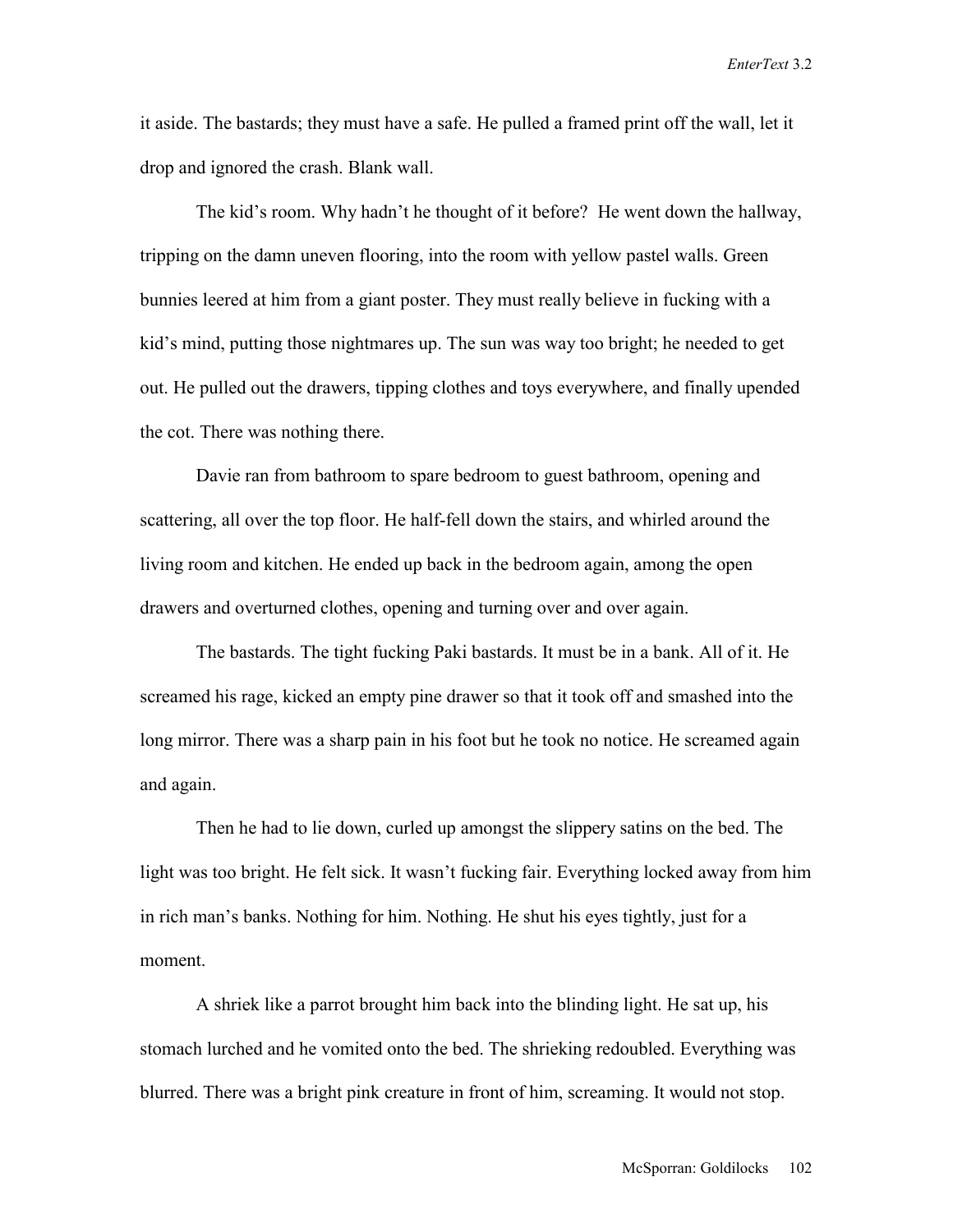"Fucking shut up," he said to it, but heard only a mumble where his words should have been. It screamed all the louder.

 Davie managed to get up. He pushed past the pink thing out into the hallway. That's where it was waiting for them. A massive shape looming over him, roaring like a lion. Its great paws swooped and it would have had him, but there was another shrieking cry behind him and the creature paused. Davie hurled himself away, down the stairs in two stumbling steps.

 The screaming began again, and the creature was behind him. He could almost feel its breath. He fell to his knees at the foot of the stairs, sobbing loudly. There was a puppy whimper not far away; he crawled away from it, towards the door. The whimpers turned to wails. Incredibly, the huge creature paused again.

 In that instant Davie was scrabbling at the door. He screamed, waiting for talons to rake his back. But the door opened just in time. He staggered out into a blaze of white light, crying for help, shrieks and wails and roars following him out into the street.

\* \* \*

WPC Ginda was bloody sick of it. The others at the station got some variety—forensics maybe, fraud stuff, homicide. Once upon a time, she had too. But then the Chief heard the phrase *ethnic officers,* and now her life was an endless round of victim support. Moslem?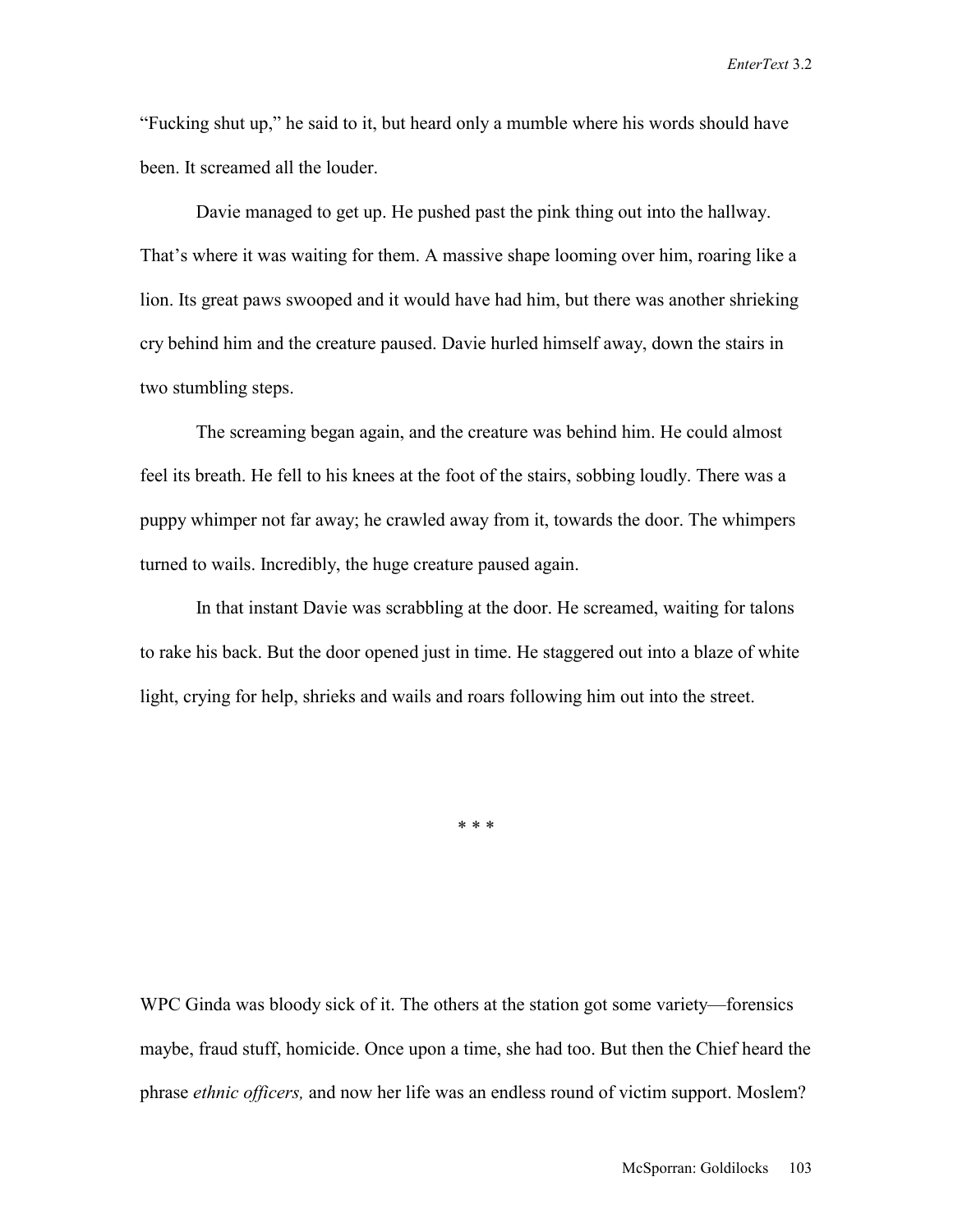Hindu? Didn't matter. Indian? Pakistani? No difference. Black? Brown? White with a deep fucking sun-tan? Send for Ginda. After all, they'll talk better to one of their own, won't they?

 Well, the woman was talking all right, in rapid tearful Urdu, of which Ginda didn't know a word. Ginda tried to keep her bitterness to herself. She'd seen the mess upstairs, the one McDonald and his boys were going over; even McDonald, who could find something amusing on a murder scene, was straight-faced. The family were sitting stunned at the kitchen table, the wife sobbing, the husband silent except to translate for his wife. "She says she wants to go home," he was saying, tonelessly. Half-heartedly he bounced the child on his lap—the baby was staring from one parent to the other, bottom lip quivering. "She's only been in this country two years. She says this doesn't happen in Pakistan."

 Ginda doubted this, but nodded sympathetically. "Have you seen anyone hanging around? Any strangers?"

 No, they hadn't. They'd seen nothing, had no-one to suspect. They had scarcely even seen the guy's face—just dark clothes and blonde curly hair. Ginda knew that McDonald wasn't finding any prints; already she could see how this was going to go. She pushed on anyway: "Someone you've seen before, then? A—"

 The sobbing stopped abruptly. Ginda looked up sharply, prepared to catch the woman if she fainted. Husband and wife were staring in silence to a point over Ginda's shoulder. Ginda turned, and saw nothing but a piece of nan bread on a cooling tray, one corner torn and ragged. Ginda was faintly irritated—after what this guy did to their bedroom, they were upset because he'd eaten some of their lunch? But then she turned to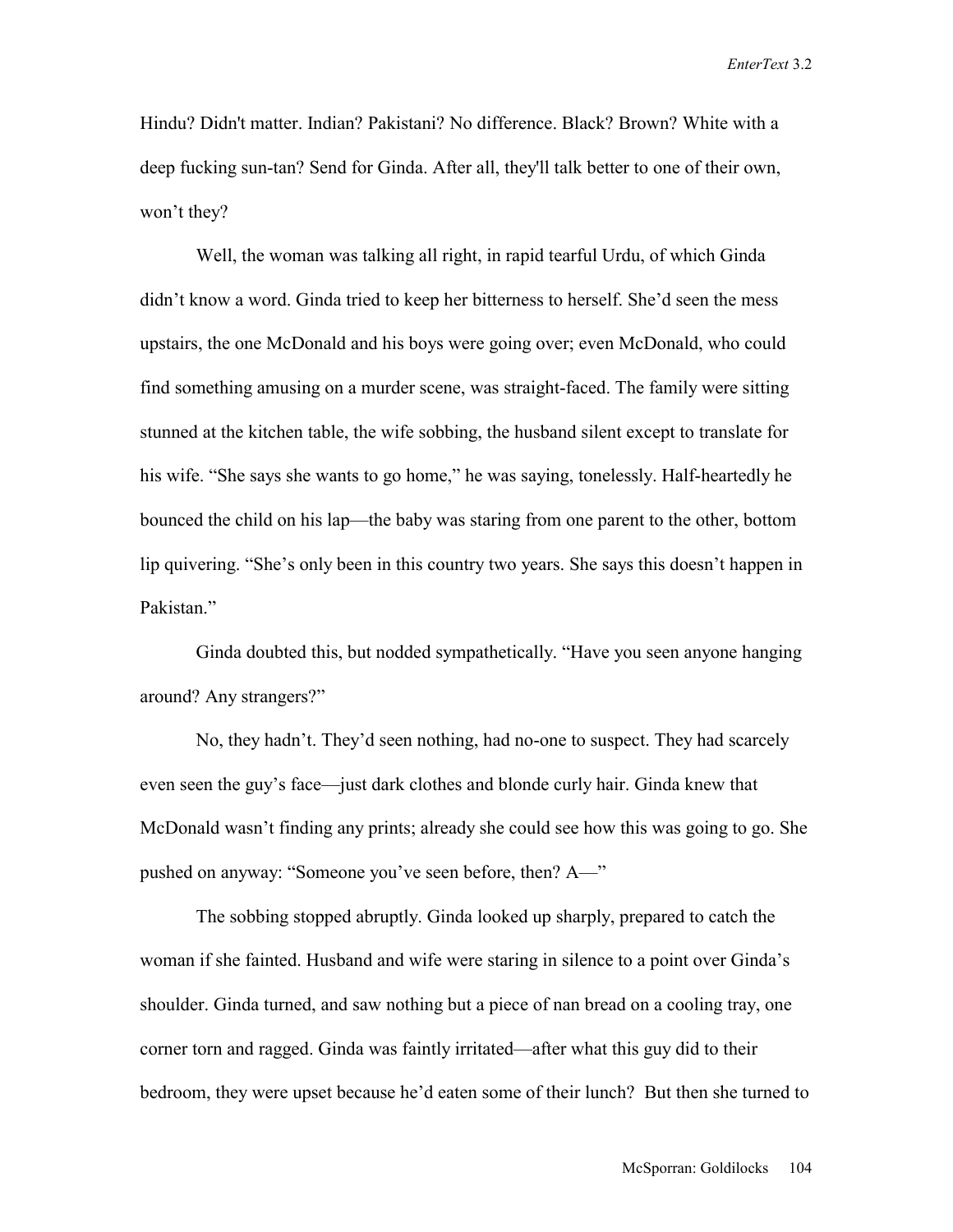the husband, and saw how pale he had gone.

"It was for the rats," he whispered. "It wasn't for... it was for mice and rats."

 The wife got up and opened a high cupboard. She pulled on a pair of rubber gloves, and then lifted down a white cardboard box. When she thumped it down on the table a little yellow powder spilled out, and the man quickly drew the child away from it. Ginda peered at the box. It was covered with script that she didn't understand—but quite unmistakable was the printed skull-and-cross-bones, and the red-ink drawing of a large rat.

 The man made a sound like a groan. The child began to cry quietly. The woman suddenly began to laugh—she pointed at the box and said something to her husband, who groaned again. She laughed even more, quite merrily.

 Later, Ginda's report would put this down to shock. Privately, Ginda didn't think the woman sounded too shocked at all.

Davie staggered along the road, still blinded by the light. He had no idea where he was. He was surrounded by animals. Their dark shapes lurched towards him. He could hear them growling and snuffling around him. Their cubs squealed and yapped around his feet. He cursed at them, but they would not keep their distance. His head, his guts, his foot, everything hurt. He couldn't go on.

 Then he found it: an open tenement door, cool and dark as a cave. He crawled in. The floor stank but it was cold; he curled up, pressing as much of his forehead to the cool